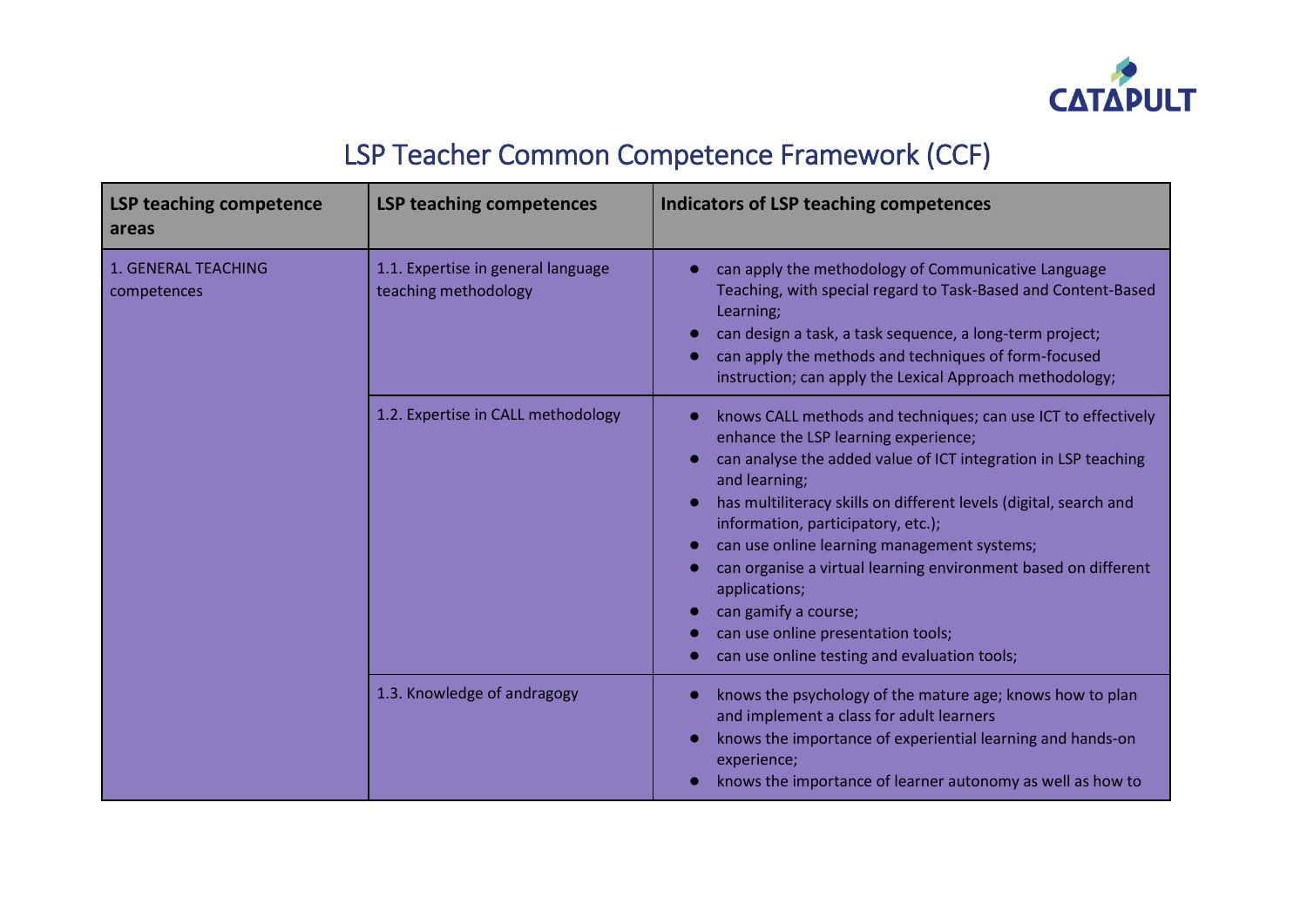

|                                                                       |                                                                | promote and develop it in a mature learner.                                                                                                                                                                                                                                                                                                                       |
|-----------------------------------------------------------------------|----------------------------------------------------------------|-------------------------------------------------------------------------------------------------------------------------------------------------------------------------------------------------------------------------------------------------------------------------------------------------------------------------------------------------------------------|
|                                                                       | 1.4. Knowledge of the affective<br>domain in language learning | knows what motivates a mature learner;<br>$\bullet$<br>knows how to motivate learners for life-long learning;<br>$\bullet$<br>knows how to prevent language anxiety in an adult learner;<br>$\bullet$<br>knows how to incorporate interpersonal and transversal skills<br>in an LSP course.                                                                       |
| 2. COLLABORATION and<br><b>INTERCULTURAL MEDIATION</b><br>competences | 2.1. Transversal and interpersonal<br>skills                   | can collaborate with content-subject teachers in the process of<br>course design;<br>has a positive attitude towards and interest in the subject area<br>rather than subject matter expertise;<br>knows the concept of Community of Inquiry and its role in the<br>development of higher-order thinking skills;<br>can use virtual exchange in the LSP classroom. |
|                                                                       | 2.2. Intercultural communicative<br>competence                 | knows about differences in communication styles;<br>can explore the language-culture connection for pedagogical<br>purposes;<br>can mediate between two or more cultural identifications;<br>understands the concepts of intersubjectivity and mediation in<br>the context of intercultural communication.                                                        |
| 3. ANALYTICAL competences                                             | 3.1. LSP discourse awareness                                   | knows that LSP is not reduced to lexis;<br>$\bullet$<br>knows that languages for specific purposes have their own<br>$\bullet$<br>syntax, semantics (metaphor!), pragmatics, prosody /<br>intonation, rhetorical strategies, etc.                                                                                                                                 |
|                                                                       | 3.2. Discourse analysis skills                                 | can establish context; can identify, collect and categorise<br>spoken and written discourse samples;                                                                                                                                                                                                                                                              |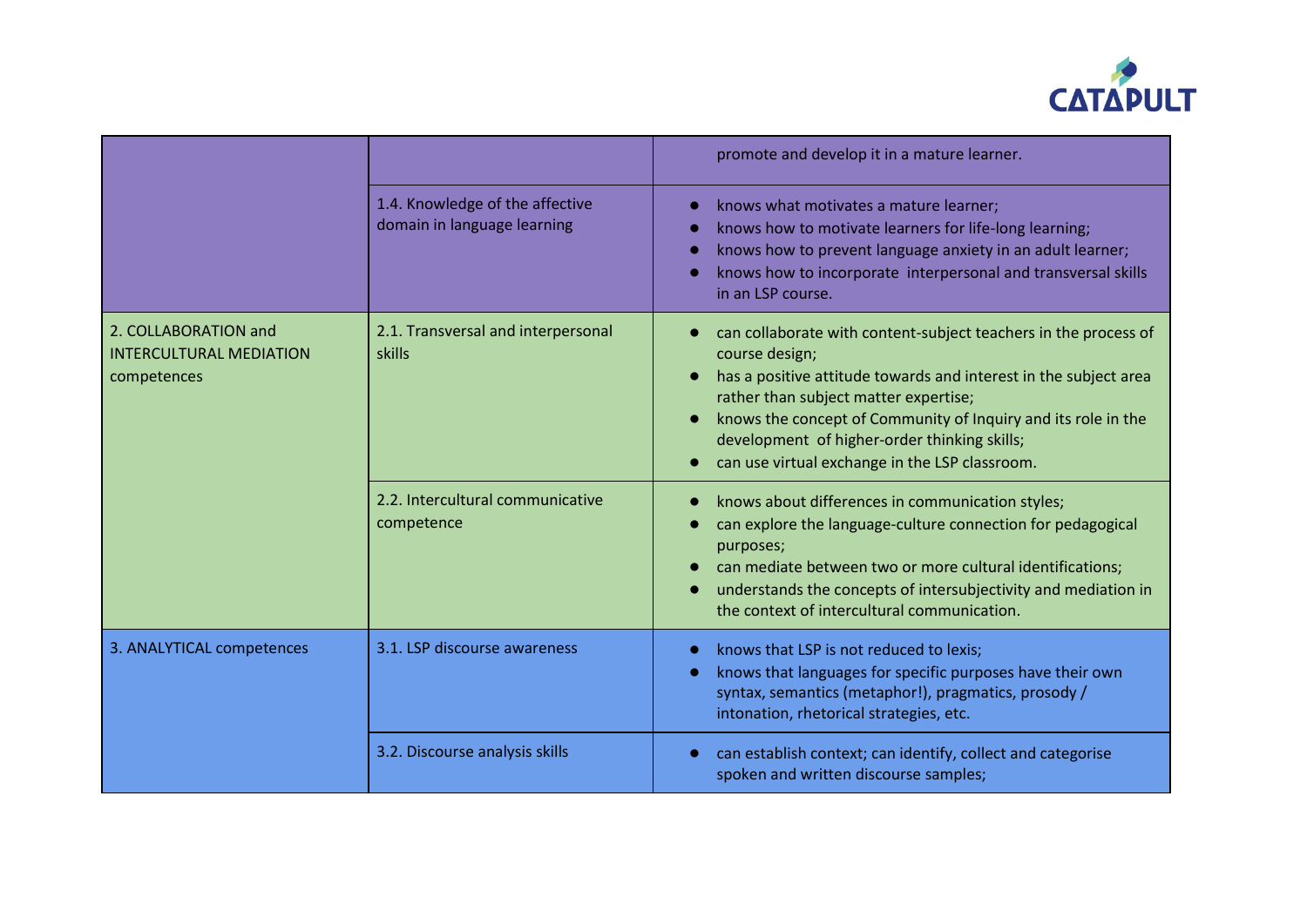

|                                                      |                                                                     | can analyse the various levels or dimensions of discourse, such<br>$\bullet$<br>as sounds (intonation, etc.), gestures, syntax, the lexicon, style,<br>rhetoric, meanings, speech acts, moves, strategies, turns, and<br>other aspects of interaction and production.                                                                                                                              |
|------------------------------------------------------|---------------------------------------------------------------------|----------------------------------------------------------------------------------------------------------------------------------------------------------------------------------------------------------------------------------------------------------------------------------------------------------------------------------------------------------------------------------------------------|
|                                                      | 3.3. Basic knowledge of corpus<br>linguistics                       | knows basic methodology of corpus compilation, annotation<br>and analysis;<br>can use specific tools for corpus building, annotation and<br>$\bullet$<br>analysis.                                                                                                                                                                                                                                 |
|                                                      | 3.4. Knowledge of classroom data<br>collection techniques and tools | can design a survey, especially for needs analysis and learner<br>satisfaction surveys;<br>can use digital surveying tools;<br>can carry out classroom observation: knows how to prepare an<br>$\bullet$<br>observation sheet, how to tally observed behaviour, etc.;<br>can carry out interviews (one-to-one, focus groups, etc.);<br>can do action research to solve a problem in the classroom. |
| 4. COURSE /<br><b>MATERIAL-DESIGN</b><br>competences | 4.1. Know-how of course design                                      | knows different types of syllabi (structural, notional, functional)<br>and their utility in designing an LSP course;<br>knows different models of course design (ADDIE, Agile, etc.);<br>can evaluate a designed and implemented course.                                                                                                                                                           |
|                                                      | 4.2. Ability to go from discourse<br>analysis to material writing   | can identify the discourse foci in the specific<br>professional/academic discourse community and use them in<br>classroom materials;<br>can write different forms of teaching materials (dialogues, role-<br>plays, podcasts, etc.).                                                                                                                                                               |
|                                                      | 4.3. Ability to go from discourse                                   | can identify the discourse foci in the specific<br>professional/academic discourse community and translate                                                                                                                                                                                                                                                                                         |